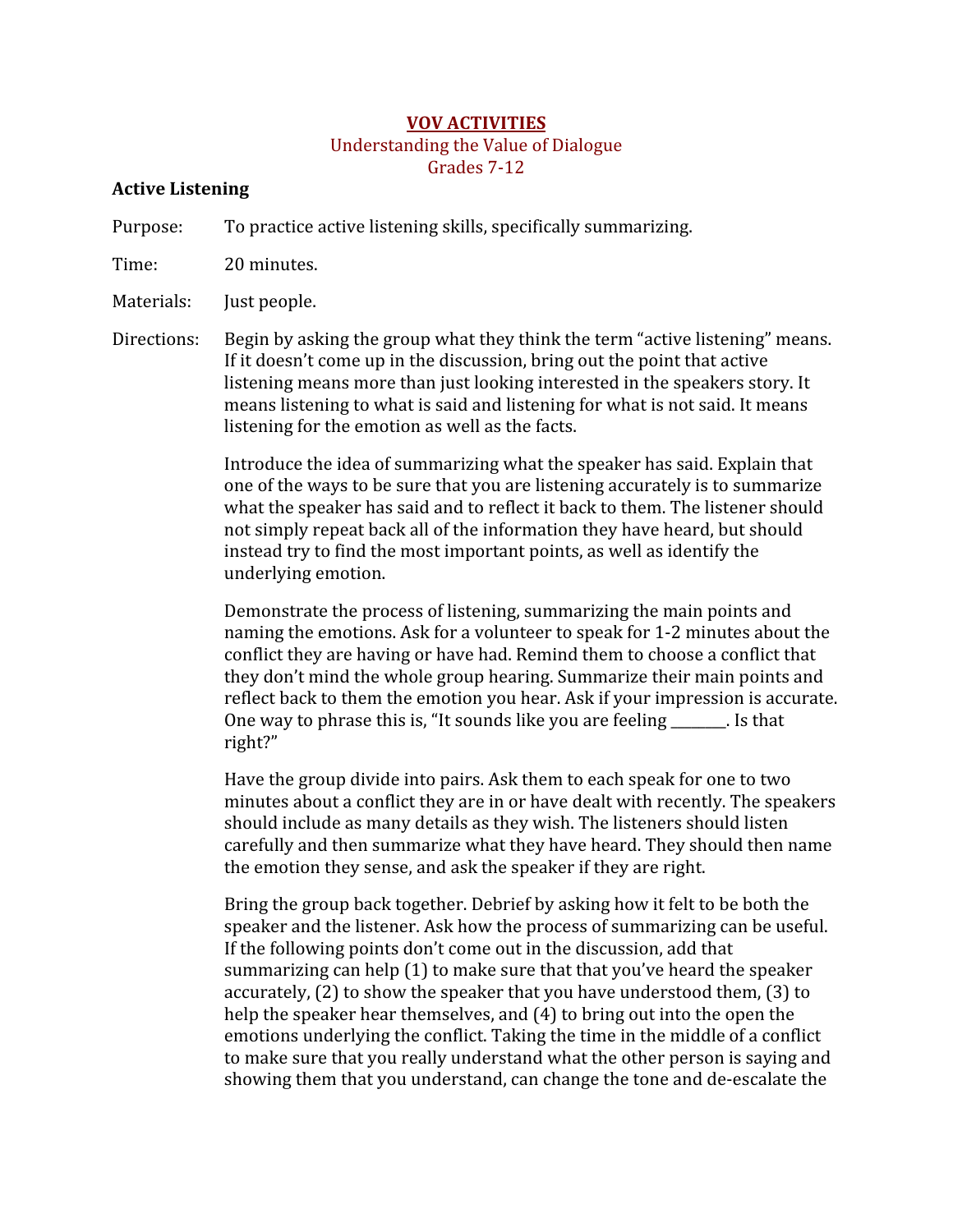conflict. Be sure to talk about when this skill is not advisable, such as when you are being immediately threatened with violence.

#### Changes  $1-2-3-4$

To practice careful observation and examine the role of observation in Purpose: conflict.

Time:  $10-15$  minutes.

Materials: Just people.

Directions: Ask the participants to line up in two rows, Lines A and B, with each person facing a partner. Ask the people in Line A to carefully examine the appearance of their partner for a few seconds. Then ask Line A to turn and face the opposite direction. Ask Line B to change 4 observable things about their appearance. Ask them to not make the changes too subtle. For example, they can roll up their sleeves, take off their watch, or button up their shirt, but they shouldn't switch identical earrings.

> Ask Line A to turn around and look for the changes their partners have made. After Line A guesses, ask Line B to reveal their changes. Repeat the process with Line B observing and Line A making changes. Repeat the process with new partners, if time permits and there is still interest.

> Debrief the activity by asking what made it easy or hard, whether it got easier with practice, and whether it has any relevance to conflict and real life. Ask participants what they need to be aware of on the street, to stay safe. Bring up the following points, if they don't emerge naturally from the conversation: Paying attention to your surroundings is an important part of avoiding violence. You should pay attention to the signals you are giving (Example: showing money in public, walking in a confident determined way vs. strolling in a casual way); the signals others are giving you (a car passing you repeatedly, body language showing that someone is losing control), and the limitations or assets of your environment (a street without street lamps, ways you could quickly get to safety if needed).

Limit the number of changed details to 3, to make the game a little easier. Variations:

My.VOV.com:

Source: Adapted from William J. Kreidler, Creative Conflict Resolution. New Jersey: Scott Foresman and Co., 1984.

## **Concentric Circles**

To practice listening and speaking skills. Purpose:

To build community.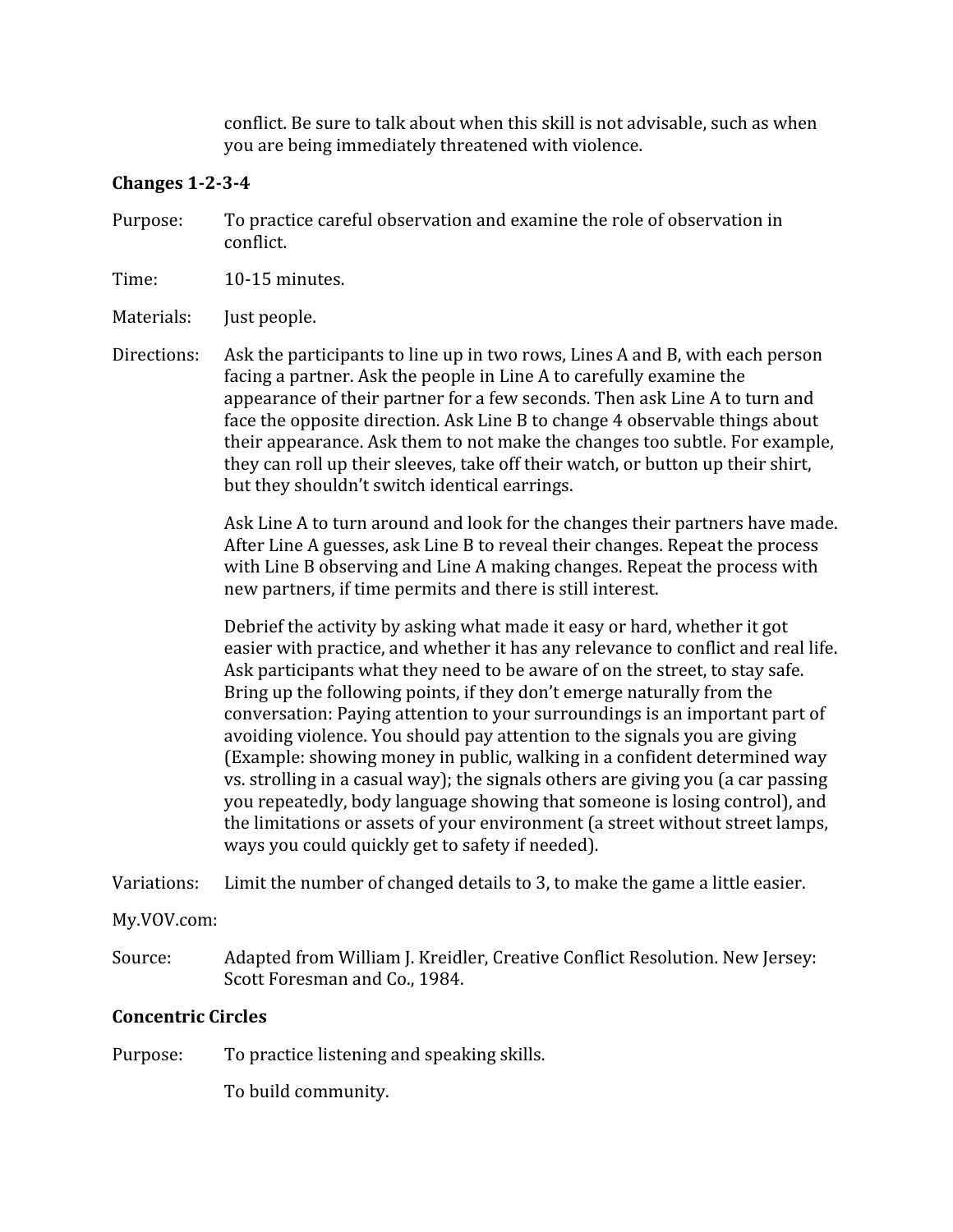To reflect on one's own experiences, feelings and patterns.

- Time: Approximately 20 minutes (varies with the number of questions.)
- Materials: Selected questions or topics.
- Directions: Ask the group to count off by twos. Ask the "ones" to move their chair into the circle and sit facing the person who was on their right. There should now be two circles, one inside the other. The inside circle faces out, and the outside circle faces in.

Explain that you will ask a question, and that the "ones" should answer, speaking for about one minute. Ask the "twos" to listen attentively, using all of their listening skills. When one minute has passed, call time. If the topic has been an emotionally charged one, ask the listeners to change the focus with a silly question, such as "What did you have for breakfast?" The listeners "twos" then answer the same question.

When both partners have discussed the questions, ask the outer circle to move one chair, clockwise. Repeat the process with the next question. This time, ask the inner circle to move one chair, counter clockwise. Repeat until all questions have been discussed.

## **Concentric Circle Questions for Communication**

- 1. What is the best book you have ever read, or movie you have seen, and why is it your favorite?
- 2. Who is the person, living or dead, who is most important to our times, and why are they important?
- 3. If everything about you were to change except one, what is the one thing you would keep? Why?
- 4. What is one goal you would like to accomplish by this time next year, and why is it important to you?
- 5. If you could invite any three people, living or dead, to dinner at your house, which three would you invite and why?
- 6. What is the thing most needed in the community where you live, and why is it lacking?
- 7. If you could rule the world, what is the first issue you would change, and why?
- 8. What do you hope to be doing five years from now?
- Variations: Ask the partners to switch after one person has answered the question, rather than after both people have answered. This variation allows more people to interact with each other. The drawback is that it may feel unbalanced: each speaker does not hear their listener respond to the same question. In this variation, prepare questions to equal  $\frac{1}{4}$  the number of participants.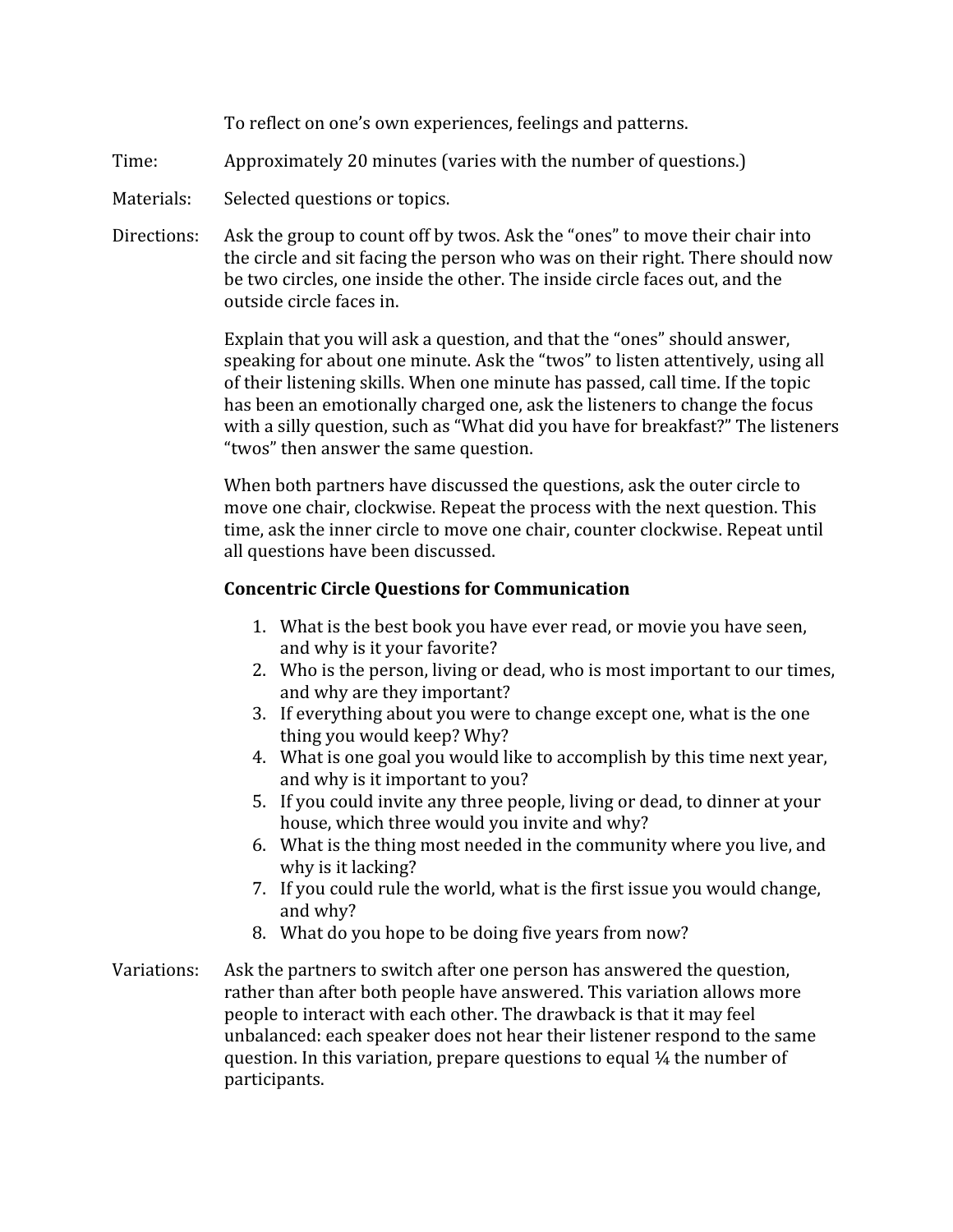This exercise can also be done in two parallel facing lines-the last person in one of the lines moves to the head of the line each time you switch partners.

To have fun and create another way for the pairs to get to know each other, create fun ways for the partners to determine who will speak first. Here are some examples.

- 1. The person who is shorter answers first.
- 2. The person who has the longer pinkie on the left hand answers first.
- 3. The person with the longer hair answers first.
- 4. The person who lies farther from here answers first.
- 5. The person with the larger right foot answers first.
- 6. The person whose full name has fewer letters answers first.
- 7. The person who ate a donut more recently answers first.

Notes: Once you put together all the components of this activity, it can be rather complicated. You may want to write it all out, as in the sample that follows.

> This activity is used with many other topics. See Conflict Resolution and Affirmation for more questions, and start making up your own!

## Self-Esteem Questions for the Concentric Circles Activity.

## **Question One**

- The person who is shorter answers first.
- What is the best book you've read, or movie you have seen and why is it your favorite?
- Thank your partner, and the outside circle moves on seat clockwise.

## **Question Two**

- The person who has the longer pinkie on the left hand answers first.
- Who is the person, living or dead, who is most important to our times? Why?
- Thank your partner, and the inside circle moves one seat counter clockwise.

## **Question Three**

- The person whose birthday falls later in the year answers first.
- If you had to change everything about yourself except one thing, what is the one thing you would keep? Why?
- Thank your partner, and the outside circle moves one seat clockwise.

## **Question Four**

The person with the longer hair answers first.  $\bullet$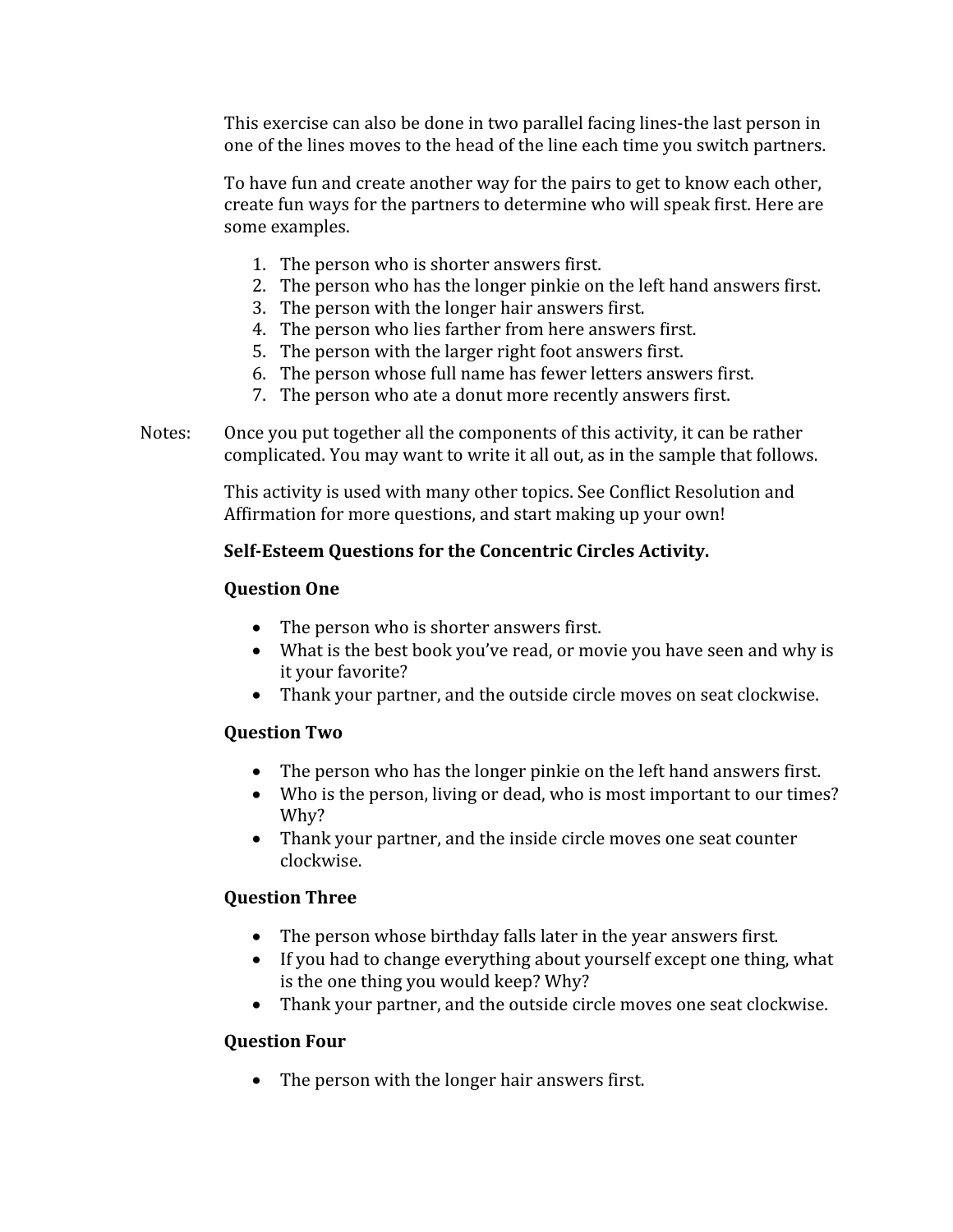- What is one goal you would like to accomplish by this time next year, and why is it important to you?
- Thank your partner, and the inside circle moves one seat counter clockwise.

## **Ouestion Five**

- The person who lives farther from here answers first.
- If you could invite any three people, living or dead, to dinner at your house, which three would you invite and why?
- Thank your partner and the outside circle moves one seat clockwise.

## **Ouestion Six**

- The person with the larger right foot answers first.
- What is the thing most needed in the community where you live, and why is it lacking?
- Thank your partner and the inside circle moves one seat counter clockwise.

## **Ouestion Seven**

- The person whose full name has fewer letters answers first.
- If you could rule the world, what is the first issue you would change and why?
- Thank your partner, and the outside circle moves one seat clockwise.

## **Ouestion Eight**

- The person who ate a donut more recently answers first.
- What do you hope to be doing with your life five years from now?
- Thank your partner.

## **Good and Poor Listening**

To demonstrate good and poor listening behavior. Purpose:

Time: 30 minutes.

Materials: Newsprint and markers.

Directions: Introduce the idea that some behaviors encourage people to talk and others discourage people from talking. Present a skit which you have arranged with a participant, in which the participant tells you something they know well, such as how to brush your teeth. The participant should take care not to speak about something very personal or important. Demonstrate poor listening by distancing yourself in your chair, looking bored, spacing out, cleaning your fingernails, looking at your watch, asking someone else a question, interrupting, changing the subject, tapping your feet, etc.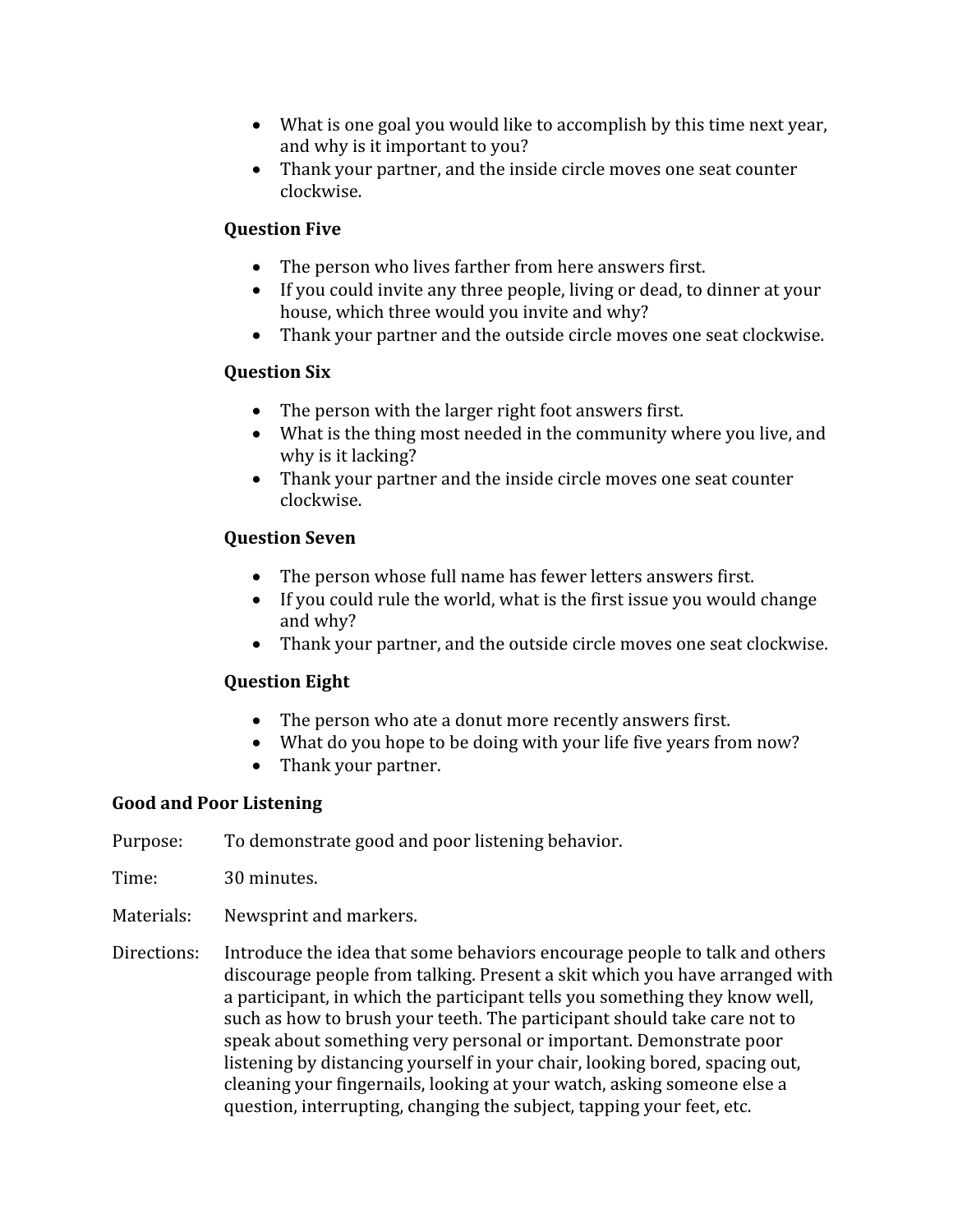Stop the skit and ask the group to respond to what happened. Was it good or poor listening? One of the facilitators should post a piece of newsprint to record the list of poor listening behaviors as the group names them. Ask them to describe how they can tell when someone is really listening and when someone isn't listening. What do they do when someone isn't listening? How do they feel?

Continue with the skit, or invite a participant to continue the skit, this time demonstrating good listening skills: Keep eye contact, face the person, look attentive, use appropriate facial expressions, don't interrupt, ask clarifying questions.

Stop the skit and elicit from the class the characteristics of good listening. Make a list on newsprint. Ask them how they knew that this was good listening, to describe the response of the speaker, and whether the questions asked encouraged the person to speak. List good listening behavior.

Wrap-up the activity by asking what role good or poor communication plays in conflict and violence.

- Run the good/poor listening skills skit as if it were the t.v. game show, The Variation: Gong Show. The listener should mix up the good and poor listening skills. When participants see poor listening behavior, they "gong" the listener, and name the behavior. When participants see good listening skills, they make another noise (which the group chooses) and name the skill. As with the other version, a facilitator records the list of skills on two pieces of newsprint.
- Notes: This role play can be followed by a listening exercise in which pairs take turns practicing good listening, such as concentric circles or introductions in pairs.

One of the challenges of presenting listening skills is making them real and usable to the participants. Participants may feel that if they apply the skills literally, such as keeping eye contact, the interchange feels awkward and forced and may make the speaker feel uncomfortable. A group that is advanced or has practiced listening kills before can move quickly into a discussion of how to make people feel listened to while also seeming relaxed and natural.

Source: Adapted from Educators for Social Responsibility/Resolving Conflict Creatively Program.

## **Gossip Line-Up**

- Purpose: To explore our ideas and assumptions about gossip.
- Time: 15 minutes.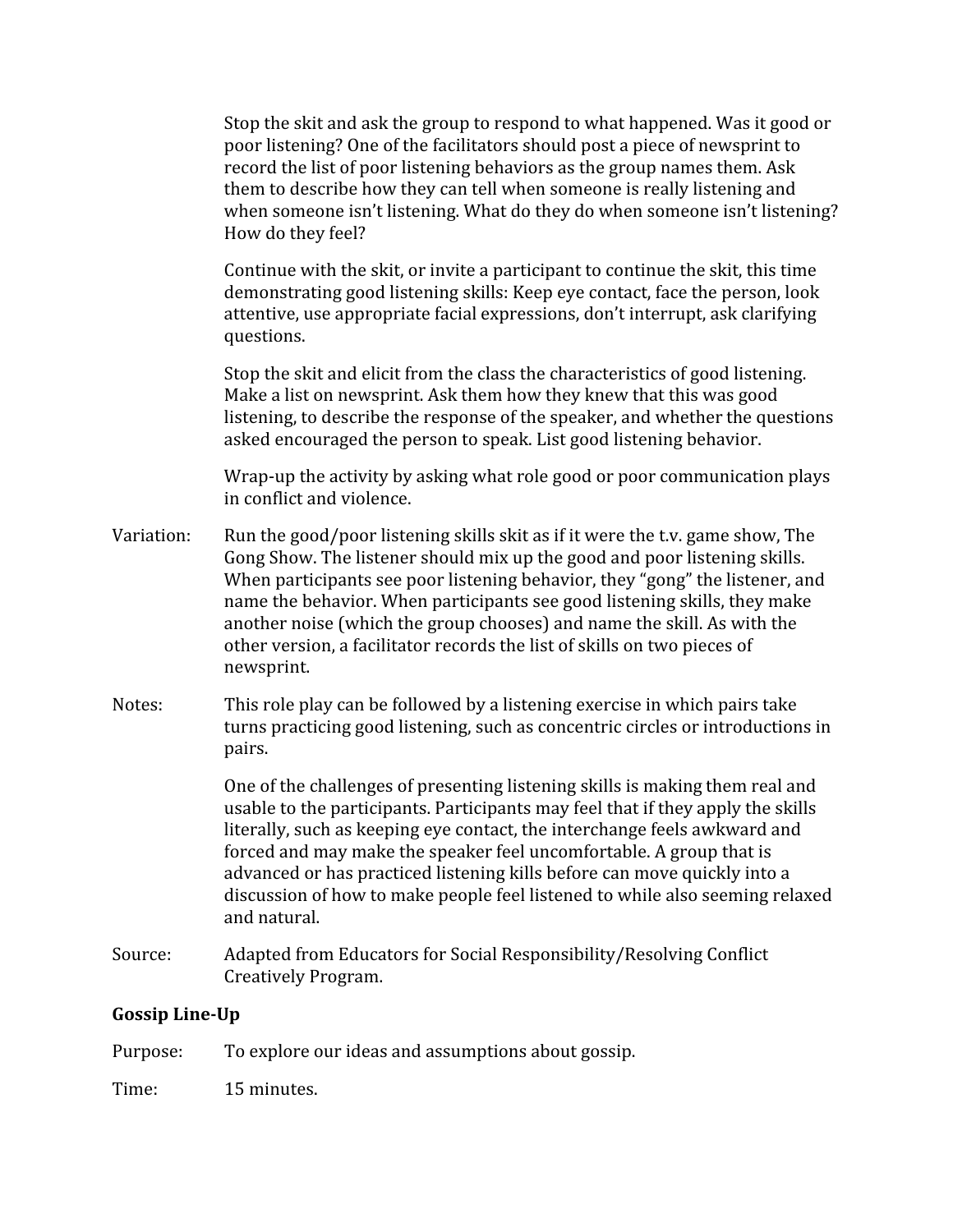- Materials: 3 pieces of paper, labeled "Agree," "Disagree," and "It depends." Masking tape.
- Post the three sheets of paper in different places in the room. Ask the Directions: participants to listen to the first statement about gossip, listed below, and move to the appropriate area of the room, depending on whether they agree or disagree with the statement. When everyone has moved, ask one or two people from each group to explain their response. If participants change their minds while listening to the reasoning of others, they are free to move to another spot in the room. Let the conversation continue as long as everyone seems engaged, then move on to the next statement.
	- 1. Gossip is never true.
	- 2. Gossip always hurts someone.
	- 3. Everyone gossips to some extent.
	- 4. Males gossip as much as females.
	- 5. Gossip can be addictive: the more you hear, the more you want to hear.
	- 6. People gossip because it makes them feel better about themselves.
	- 7. People gossip in order to make sense of what is going on around them.
- Adjust the statements about gossip to make them more relevant to your Variations: group.
- Gossip is often associated with women and girls, so you may want to think Notes: out beforehand how you will respond to any stereotyping you hear during this activity.

#### "I" Messages

To distinguished between expressing a personal feeling or viewpoint (I-Purpose: Messages) and blaming or accusing (You-Messages).

To understand how "I" and "You" messages affect conflict.

Time: 30 minutes.

I-Messages Handouts [See Appendix] and below. Materials:

#### **I-Messages Handout**

#### Skit  $#1$

Lydia: I can't stand sharing a room with you. You are such a slob. Every time I try to clean up in here so I can find my things when I want them, you mess it up again. Why do you have so much stuff anyway? There's no room for me in here. I just can't live with you, and I hope you plan on living alone because nobody in the world is going to put up with this stuff.

Donna: What is your problem? Just because I don't spend all of my time in my room cleaning, you think I'm a slob? You think you're so perfect? Well, let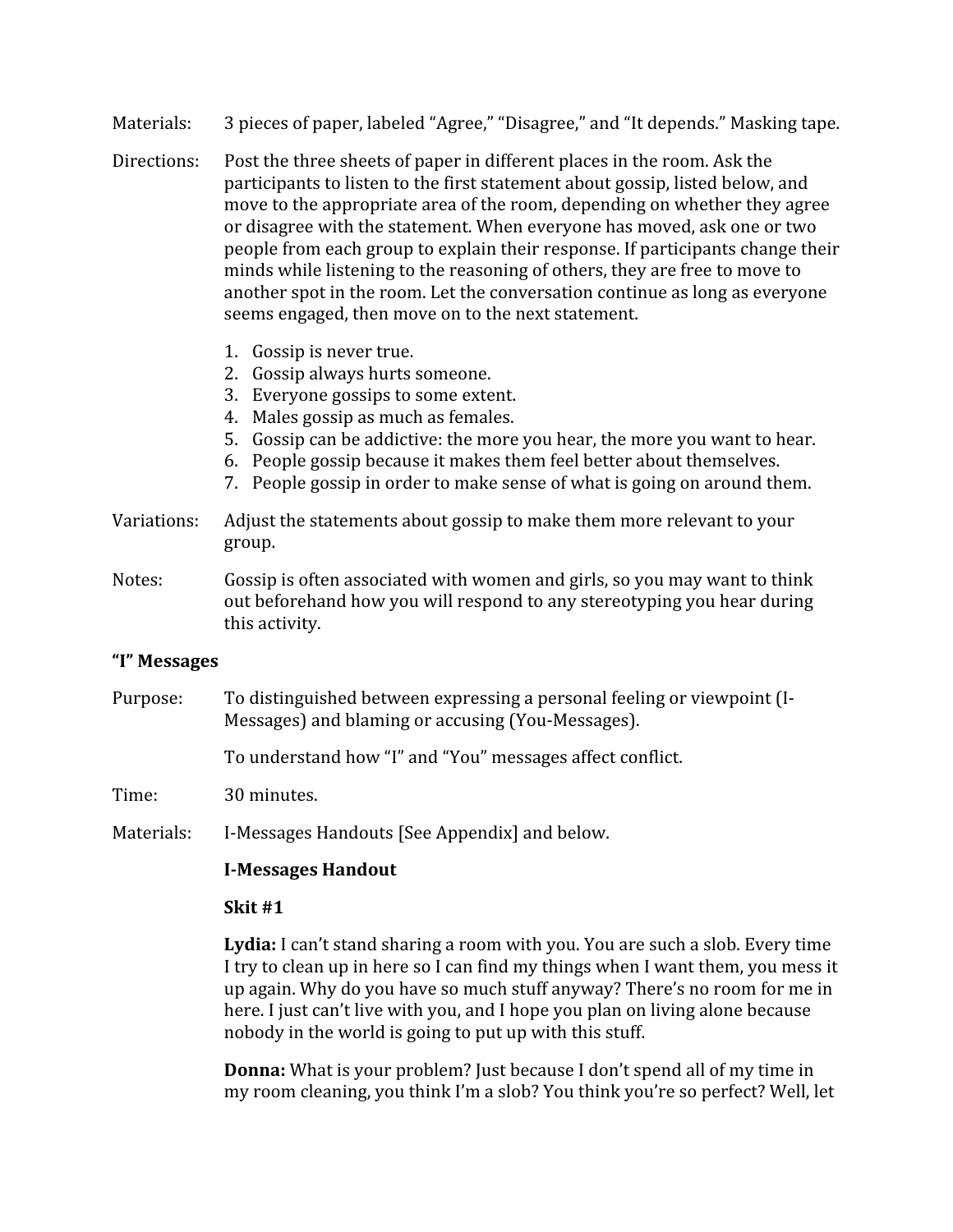me tell you, not everybody thinks you are so great. You should see some of the things people say about you. You can spend all your time cleaning if you want to, but I have a life. I clean up when I need to. And don't worry, I plan on moving out as soon as I can.

#### Skit #2

Lydia: I'm really having trouble living in this room. It makes me really upset when I come home and there's stuff all over the place. I can't think when there's a mess all around me. Plus my things get lost, and I can't find them when I need them. I guess I just need to have more things more organized in here. Do you think that we can work on that?

**Donna:** Yeah, I'm sorry, Lydia. I'll try to be neater. My mind's just on other things, and I don't even notice the mess. It just doesn't bother me. Is there some way we can divide the room so my stuff doesn't get in your way? Maybe we can make clear space that is just yours.

Directions: Ask for two volunteers to read aloud parts of Lydia and Donna in Skit #1. After Skit #1 has been read, ask students to discuss these questions: How do you think Lydia felt about Donna in this skit? How do you think Donna felt about Lydia? Do you think that Donna is going to stop spreading her things around the room? Why or why not?

> Have the same volunteers or two other participants read Skit #2. Then discuss: How do you think Lydia felt about Donna this time? How do you think Donna felt about Lydia this time? Do you think Donna will make an effort to keep the room in order? Why or why not?

Ask the group to compare the two skits. What were some of the comments and non-verbal behaviors being used in the first skit? What were some of the comments and non-verbal behaviors used in the second skit? What was different about the way Lydia communicated in the two skits? Which was more effective?

Explain that the first skit contained You-Messages and the second contained I-Messages.

You-messages blame another person. Since the receiver of the message often feels attacked and judged, usually she/he thinks primarily about defending himself or herself. The likely reaction will be to retaliate with a counterattack or withdraw from the relationship. The result is anger, resentment and perhaps long-term damage to the relationship.

With an I-Message, the speaker communicates his or her own wants, needs. or concerns. The receiver of an I-Message learns that he or she has done something the speaker didn't like. Although he or she may still react defensively at first (nobody likes to feel like they are in the wrong), the door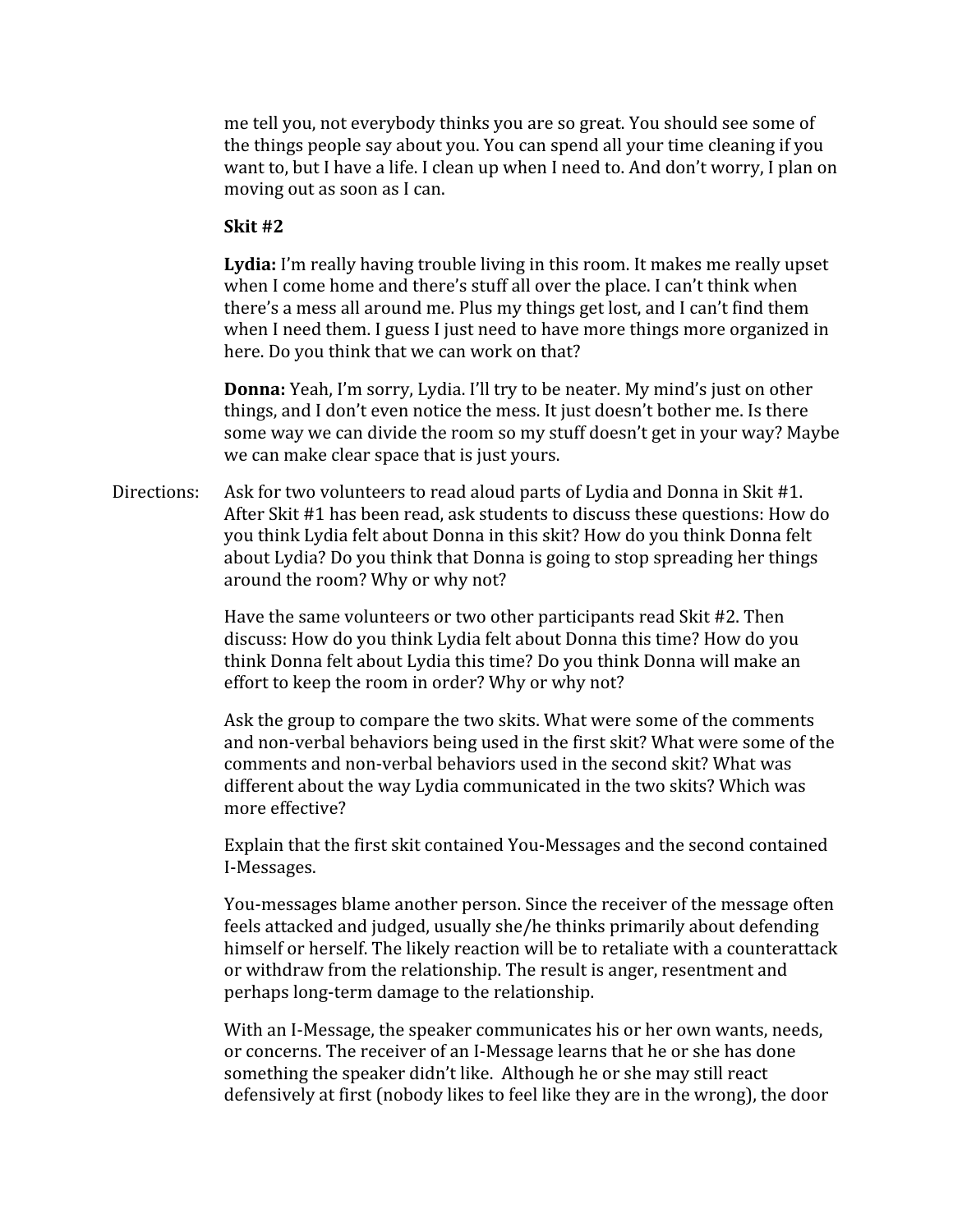has been left open for dialogue. There is less likelihood of damage to the relationship between the two.

- 1. I feel  $\frac{1}{\sqrt{1-\frac{1}{\sqrt{1-\frac{1}{\sqrt{1-\frac{1}{\sqrt{1-\frac{1}{\sqrt{1-\frac{1}{\sqrt{1-\frac{1}{\sqrt{1-\frac{1}{\sqrt{1-\frac{1}{\sqrt{1-\frac{1}{\sqrt{1-\frac{1}{\sqrt{1-\frac{1}{\sqrt{1-\frac{1}{\sqrt{1-\frac{1}{\sqrt{1-\frac{1}{\sqrt{1-\frac{1}{\sqrt{1-\frac{1}{\sqrt{1-\frac{1}{\sqrt{1-\frac{1}{\sqrt{1-\frac{1}{\sqrt{1-\frac{1}{\sqrt{1-\frac{1}{\sqrt{1-\frac{1}{\sqrt{1-\frac{$
- 2. ...when you \_\_\_\_\_\_\_\_\_\_\_\_\_\_\_\_\_\_ (state the behavior)...
- 

Discuss the formula by asking the participants when it would be useful. When would it not be useful? What are some other ways you can say what you need without attacking or blaming others? How can you get yourself out of a potentially violent situation without escalating the conflict? Bring out the following points, if they don't come out in the discussion:

The formula shows the elements of an I-Message. At times it may be helpful to use it directly, and at other times, the formula will sound awkward. In potentially violent or very hostile situations, you may make yourself too vulnerable by telling people how you feel, setting yourself up to be hurt more. In such a case, using a variation on "I-Messages" may be more useful in getting you out of the situation safely. In all cases, the main idea is to express yourself without attacking the other person. Here are some non-formulaic examples of how to do this:

- 1.  $I need...$
- 2. I disagree.
- 3. I have a problem with that.
- 4. I'm going to/not going to...
- 5. I have to go.
- 6. I'm not interested.

Ask participants to share, from their own experiences a time when an I-Message instead of a You-Message would have been helpful in a problem situation.

- Ask the role-players to ad-lib a skit between two roommates. The first time Variations: they should blame each other. The second time, they should speak for themselves and try to take responsibility for their own actions.
- Notes: I-Messages are re-introduced in the "Win/Win Steps" and practiced in "Hassle Lines" and "Practicing I-Messages."

## **Lego Listening**

| Purpose:   | To demonstrate the need for active listening.                    |
|------------|------------------------------------------------------------------|
|            | To practice clear articulation of perception and ideas.          |
| Time:      | 20 minutes.                                                      |
| Materials: | Colorful plastic blocks with interlocking pieces, such as Legos. |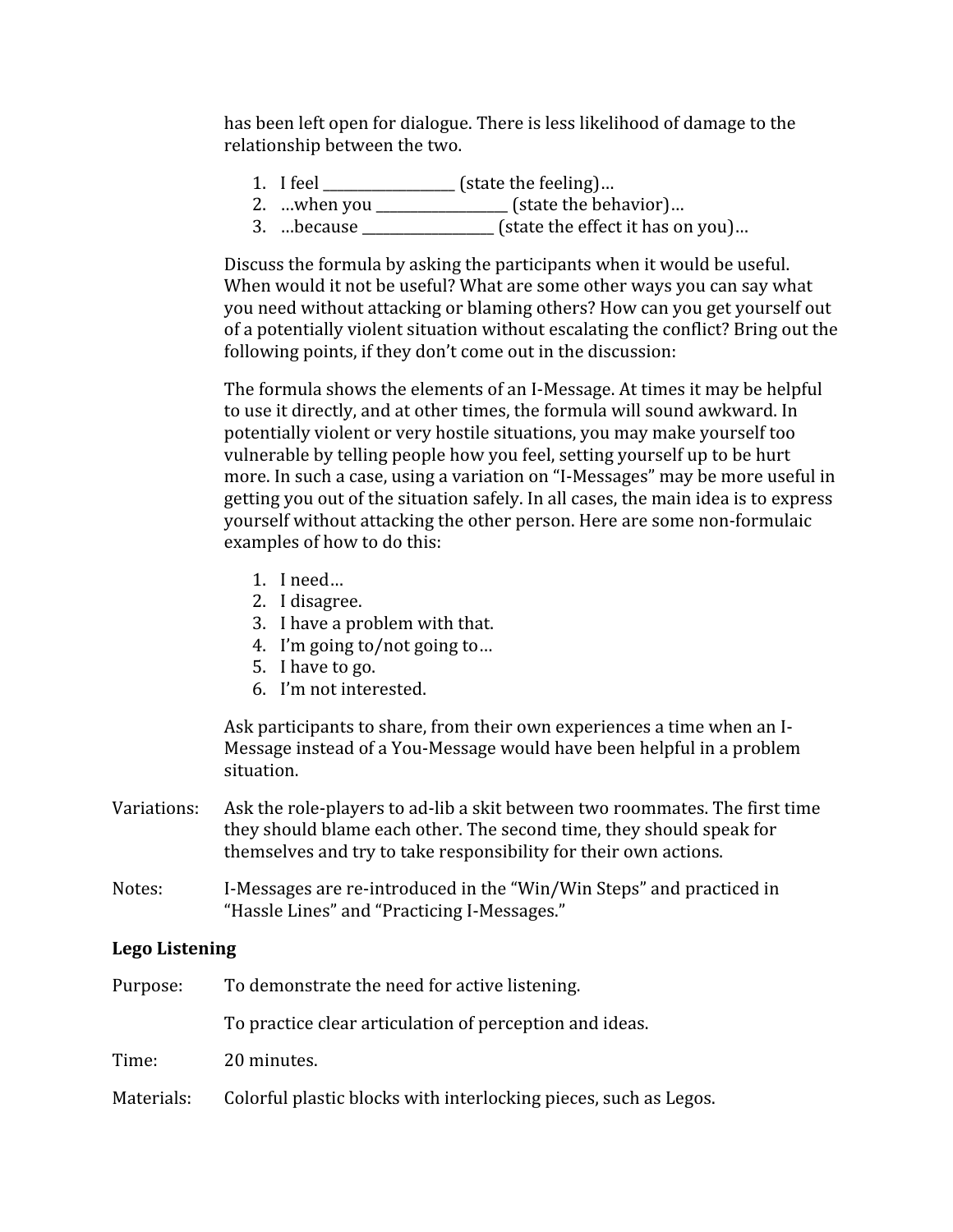Plastic bags.

Newsprint and markers.

- Materials: Select 8-10 plastic pieces, and fit them together into a structure. Put the structure into a bag. Gather an identical set of pieces and put these into a second plastic bag, unassembled. Label both bags "A." This is now one complete set. You'll need half as many sets as there are participants.
- Divide participants into pairs, and have them sit back-to-back, on the floor or Directions: with their chairs turned. Give one partner the assembled structure without letting their partner see it. This person will be the speaker. Give the other partner the unassembled pieces; he or she will be the listener. Explain the task: the speaker must describe to the listener how to assemble the structure, step by step. Following the speaker's directions, the listener will try to duplicate the structure. The listener may not speak, but the pair may use nonverbal and non-visual communication. Give the pair a minute to set up systems of nonverbal communication, if they choose to.

Debrief by asking how it went, what made it harder or easier to duplicate the structure, what would have made it easier to understand. Explore whether our assumptions, on either side, got in the way of clear communication. Try to bring out the point that an active listener must ask questions to clarify the information they hear, and an effective speaker must continually check to be sure that the information is being heard accurately. Both the listener and the speaker have an active role in clear communication.

Notes: The less regular you make the structure, the more difficult the task will be.

## **Perceptions Based On Partial Knowledge**

Purpose: To examine how stereotypes affect how people are judged.

Time: 30 minutes.

Materials: 4 fact sheets, on paper or index cards.

Newsprint and markers.

## **Creating Fact Sheets**

One of the facilitators should select 15-20 facts about themselves. The facts should be truthful but ambiguous. Some of the facts should sound positive, some negative and some neutral, based on common assumptions and stereotypes about what makes a person trustworthy. For example, someone who works in a prison could say, "Is in and out of prison a lot." Group the facts to create four profiles of trustworthiness as in the example below. Write each profile on a separate sheet of paper or index card.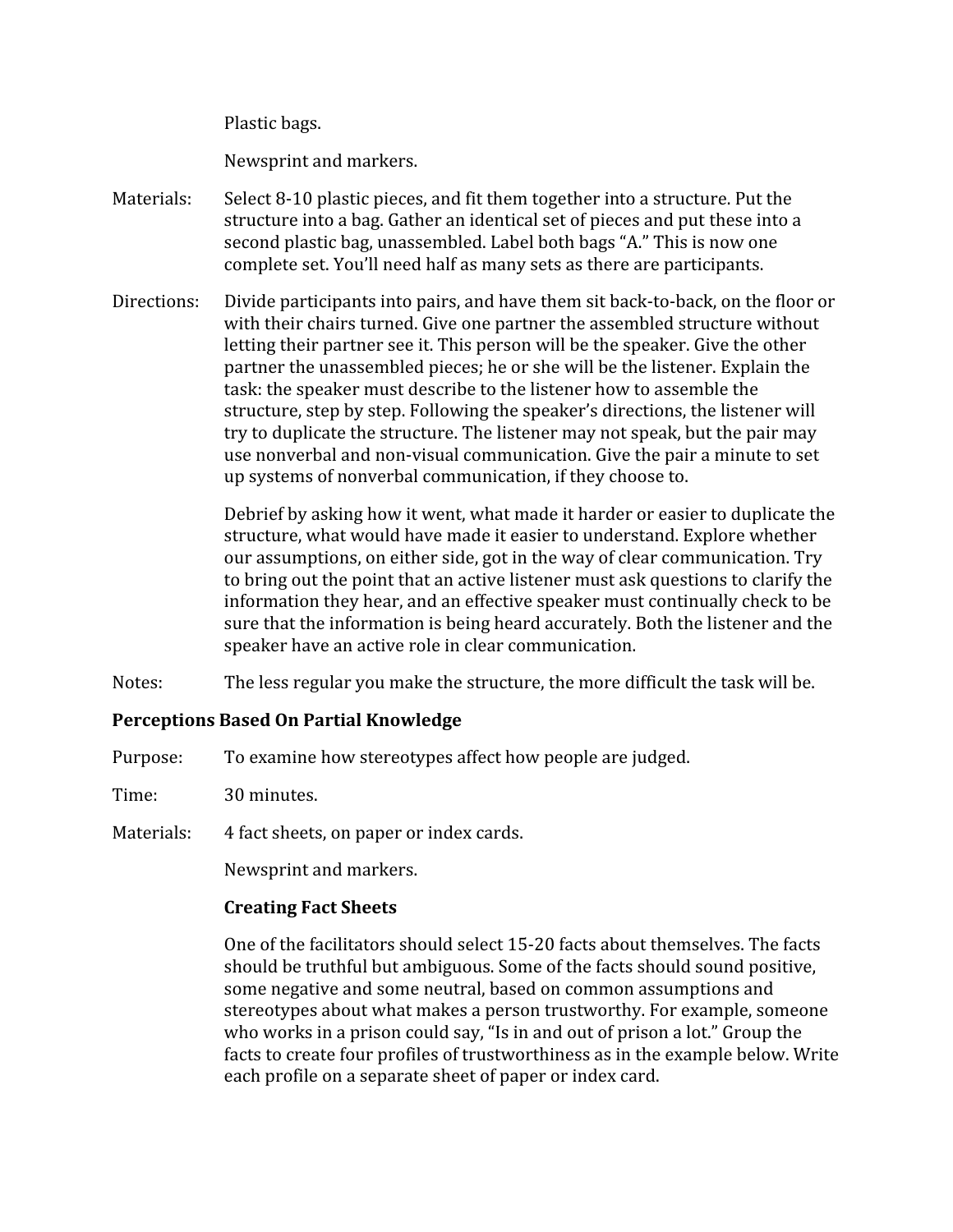Example A

- Person 1: has been in and out of prison, uses drugs, dropped out of school.
- Person 2: hangs in alleys, deals in drugs, works with young people.
- Person 3: goes to church twice a week, member of a gang, cares about community.
- Person 4: drinks a lot, goes to school occasionally, loves children.

Example B

- Person 1: attended an Ivy League College, is a business owner, has traveled overseas.
- Person 2: Attended a public university, has a steady job, is close to their family.
- Person 3: doesn't exercise regularly, stays up late, plays guitar.
- Person 4: Dropped out of school, moves from job to job, never goes to church.

On newsprint, draw a bar or line graph to chart the ratings of the group: Label one axis "Trustworthiness," and write the scale from one to ten. Label the other axis "Profiles" and list Persons 1-4.

Directions: Divide participants into small groups of 3-4. Place the trustworthiness graph on the wall and explain the rating system of 1 to 10, from least trustworthy to most trustworthy. Give each group one fat sheet. Ask participants to rate the person individually, and then use consensus decision-making to agree on a group rating of trustworthiness. Ask each group to write down their rating.

> Redistribute the fact sheets so that each group has a different one. Repeat the process until each group has considered each fact sheet and you have a rating for each Profile from each small group. Then ask each small group for their ratings, and record the information on the graph.

Debrief by looking at the patterns revealed by the graph. Discuss both the group decision-making process and what makes someone trustworthy.

Gradually reveal the identity of the person described. First reveal that the profiles are all of the same person, and that this is a living person. Ask who the participants think it might be. Next, reveal that it is someone they all know. Again, ask who they think it might me. Tell them that it is someone in this room, and reveal who it is. Clarify the meaning of some of the "facts," and continue debriefing, if needed.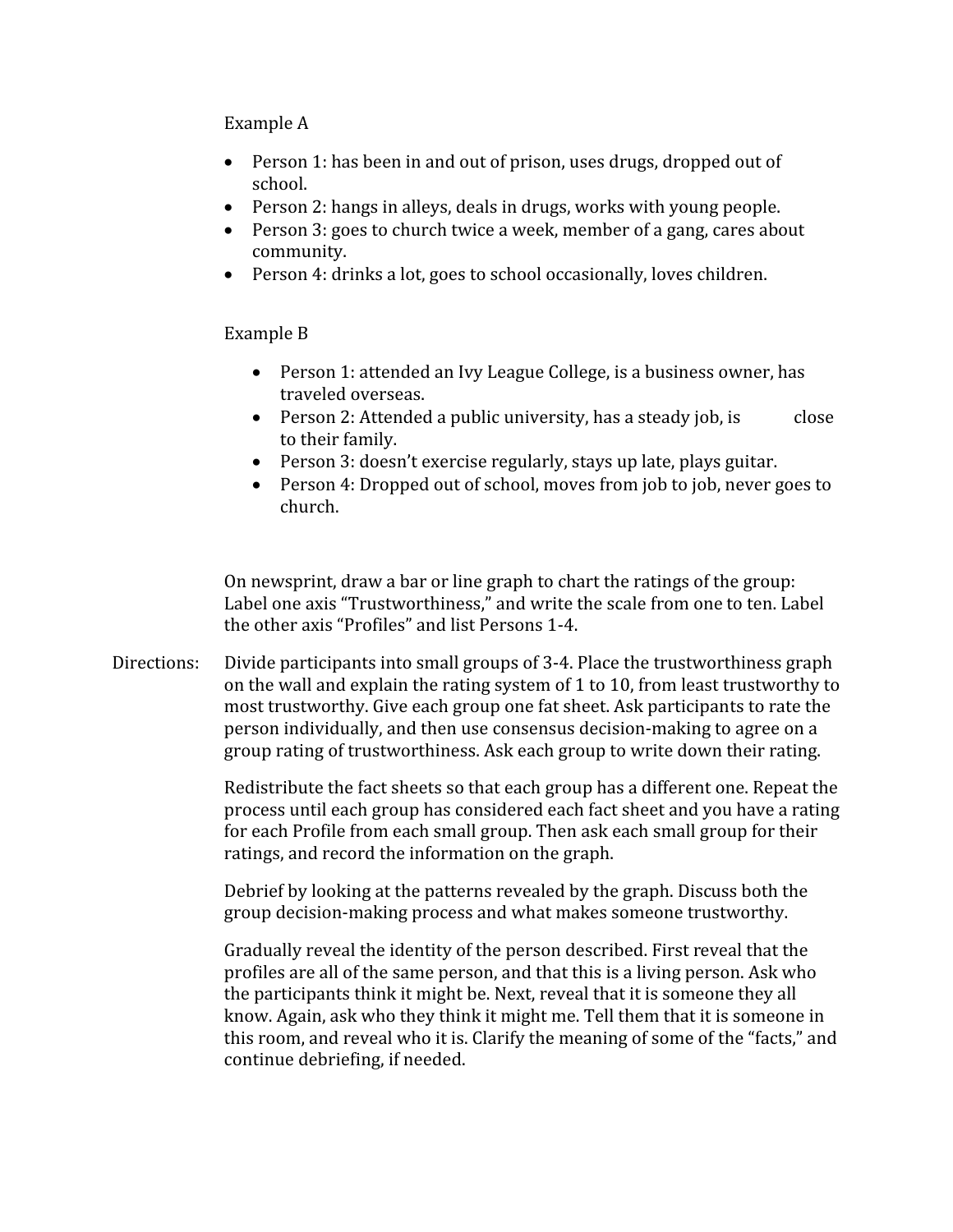Notes: Be careful about how you create the profiles. In Example A, common phrases such as "drinks a lot" or "uses drugs," are meant literally, not idiomatically. Some people may feel frustrated or tricked by this play on words.

## **Practicing I-Messages**

- Purpose: To practice standing up for ourselves without attacking others.
- Time: 20 minutes.

Materials: The scenarios described below, or ones you create.

Directions: Review the I-Statement formula and the non-formulaic alternatives. Explain the directions: In pairs or small groups, participants should come up with two or more ways that they could stand up for themselves in the following scenarios, without attacking the other person or escalating the conflict. Divide the group into pairs. Read the first scenario. Give the pairs or small groups 1-2 minutes to come up with ways to respond. Have the small groups report back to the large group about the options they came up with. Read the next scenario, and repeat the process.

Scenarios:

- A week ago, you spent \$200 at the mechanic getting your car fixed. Now the problem seems to be coming back, and you are very angry. You don't believe that this mechanic does a good job, and you are determined to get your money back and go to a new garage. How can you tell the mechanic what you need without attacking or blaming him?
- You live in an apartment with very loud neighbors. They often have parties late at night, which is difficult for you because you get up early. Tonight, the music is especially loud. How can you tell your neighbors what you need, without attacking or blaming them? When will you choose to talk to them?
- Your good friend borrowed a jacket from you. When you got it back, there was a rip. You are upset that she didn't mention it to you, and you would like her to pay for a new one. How can you tell your friend what you want, without blaming or attacking her?
- You and your housemate share the household chores. For a few  $\bullet$ weeks, she was very busy with school finals, and you took over some of her share of the chores. Now school is over, and she still hasn't started doing her share. How can you tell her what you need without attacking or blaming her?
- Your neighbor's dog is always outside on a chain and is constantly barking. You have gotten really sick of the barking, and you want to say something to the neighbor about it. What can you say that will express your needs without attacking or blaming him?